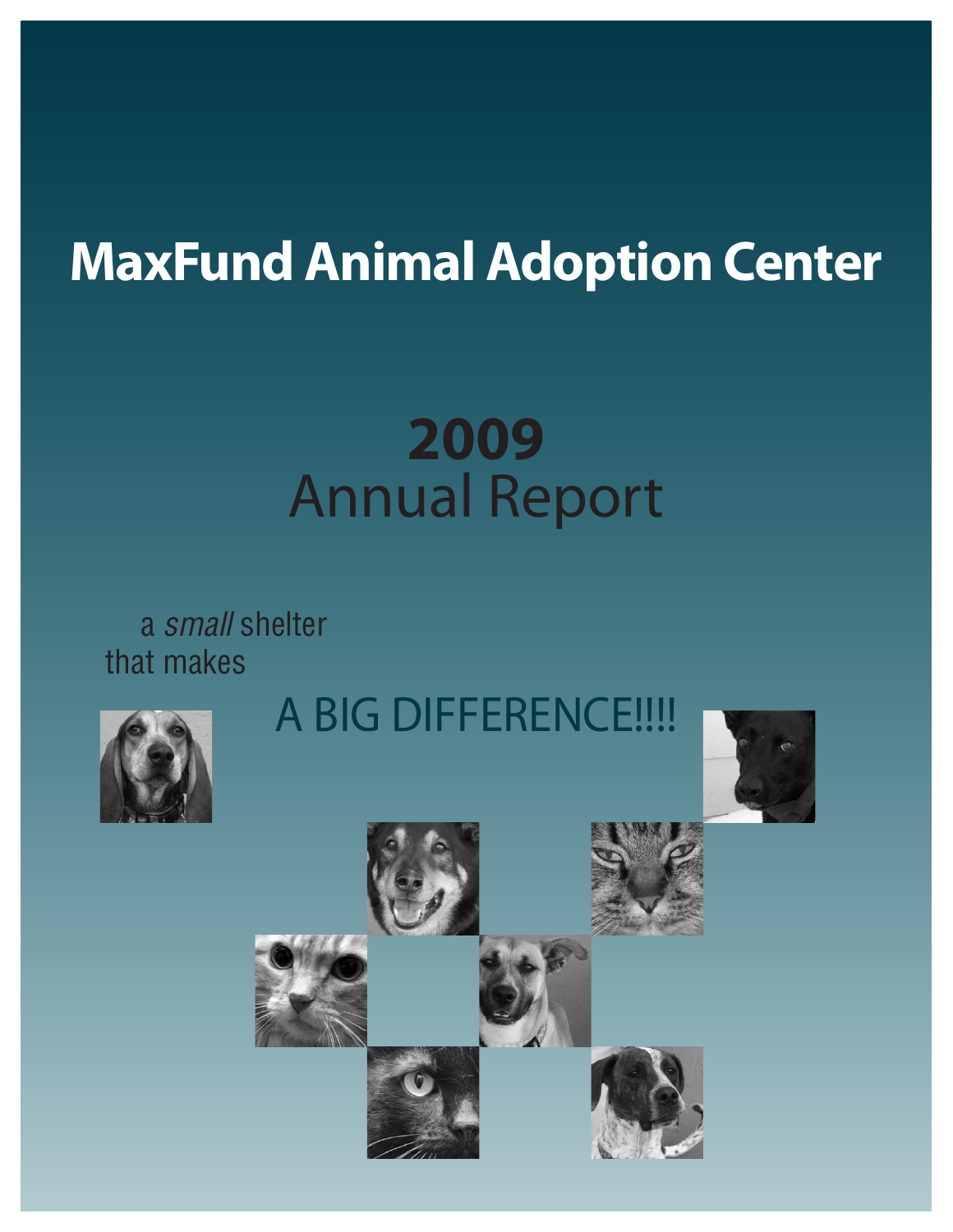## M A X F U N D ♦ M I S S I O N



The MaxFund is a non-profit organization established to provide medical care for injured pets with no known owners and to find new homes for these animals once they have recovered. Further, the MaxFund is committed to the following goals:

Develop and implement education programs pertaining to animal care, with emphasis on the importance of spaying and neutering.

Disseminate information on spay/neuter facilities, and, on a periodic basis, conduct a spay/neuter clinic for pets of low income families.

Be a voice for the animals on issues of animal welfare.

Cooperate with other animal facilities/shelters in accomplishing these goals.



*Helping our community with their pets!*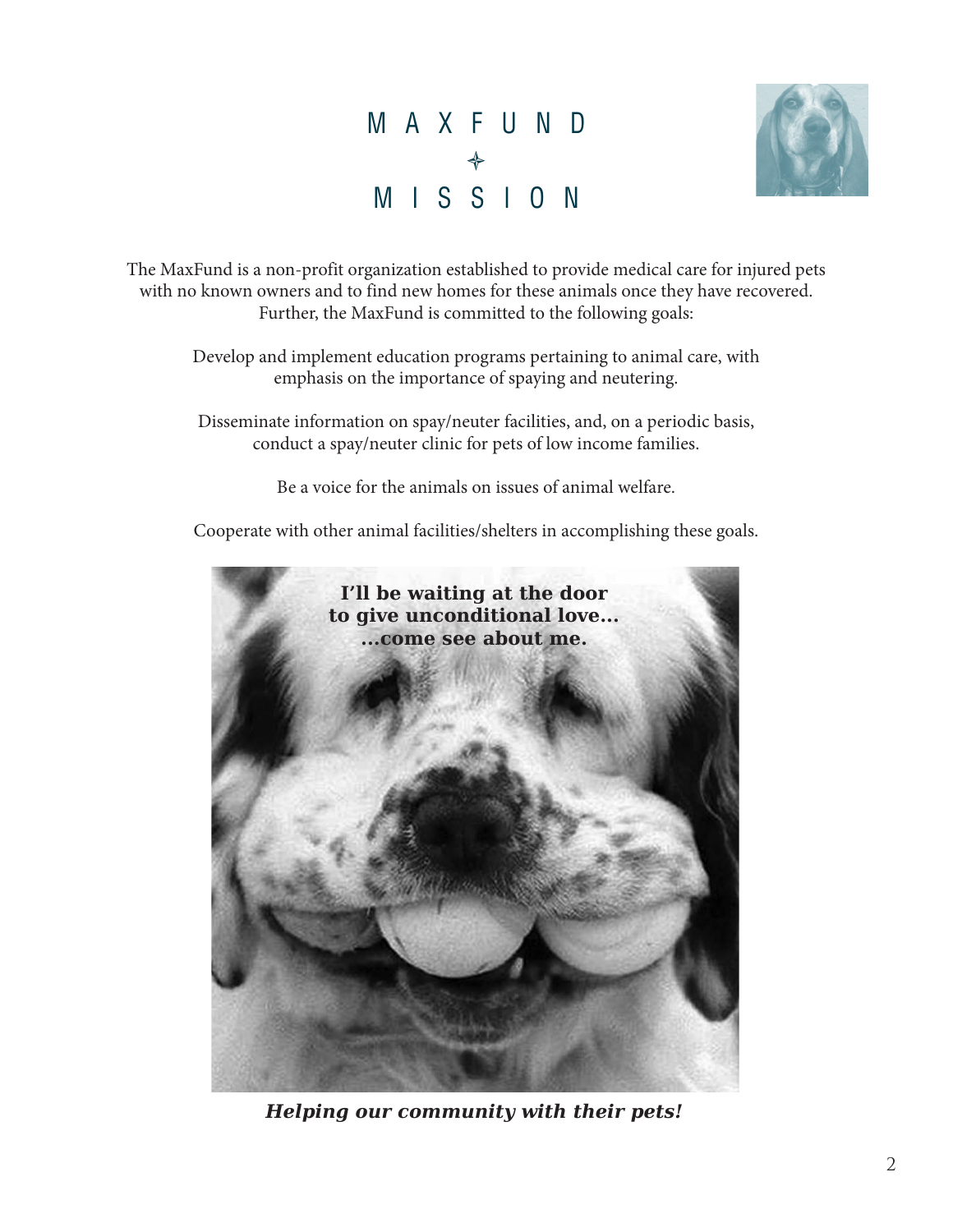Dear Friends of MaxFund,

MaxFund Animal Adoption Center once again had a successful year thanks to the generosity of our donors and hard work of our staff and volunteers. Without your contributions we would not be able to do the work we do to help injured, abused and neglected animals in need.

This year alone, more than 800 dogs and 400 cats were adopted from our shelter; more than 2400 animals were spayed and neutered; and more than 2500 needed medical procedures were performed by our Wellness Clinic and veterinary colleagues in the community. We've also continued to expand our network of shelter partners in Colorado, New Mexico and Wyoming in an effort to help reduce the amount of euthanasia.



*Elizabeth Grice*

MaxFund put its donations, grant and estate money willed to our organization to good use in 2009 by purchasing and refurbishing a new mobile adoption van. MaxFund is now able to take the vehicle to more places with more animals on board, allowing maximum exposure to potential adopters in our community. Adorned with photos of its own adoptees, the MaxFund van has 20 cages for transporting dogs and cats as well as an onboard meeting area.

The new mobile adoption unit is just one example of how MaxFund ensures all donations to our organization are optimized and go directly toward the care of our animals. MaxFund has consistently been granted Charity Navigator's highest rating for its ability to efficiently allocate and grow its finances. We're pleased to report that MaxFund earned a 4-star rating from Charity Navigator again in 2009, making our organization the only charity in Colorado to have achieved this high honor for six consecutive years.

Looking forward to 2010, MaxFund will begin the planning process of expanding the shelter with donations from our supporters as the project's foundation. Our vision is to remodel the current location into a dog shelter that is more efficient and green while building a new cat shelter next door with the same features. This will allow us to free up needed space for an isolation area that will improve health care, add extra meet and greet areas, and most importantly take in more animals in need of homes.

Supporters of the MaxFund and their generosity have helped us speak for those that have no choice and no voice. We truly believe that every animal has a special place on earth and deserves a second leash on life. Thank you for helping continue our mission.

Sincerely, Elizabeth Grice President of the Board

#### **Officers: Board: Officers: Board:**

Elizabeth Grice, President and Tennifer Lane Dr. William Suro, Vice President Jan Eckhardt Phyllis Eveleigh, Secretary Julie Faux Elizabeth Grice, Treasurer

♦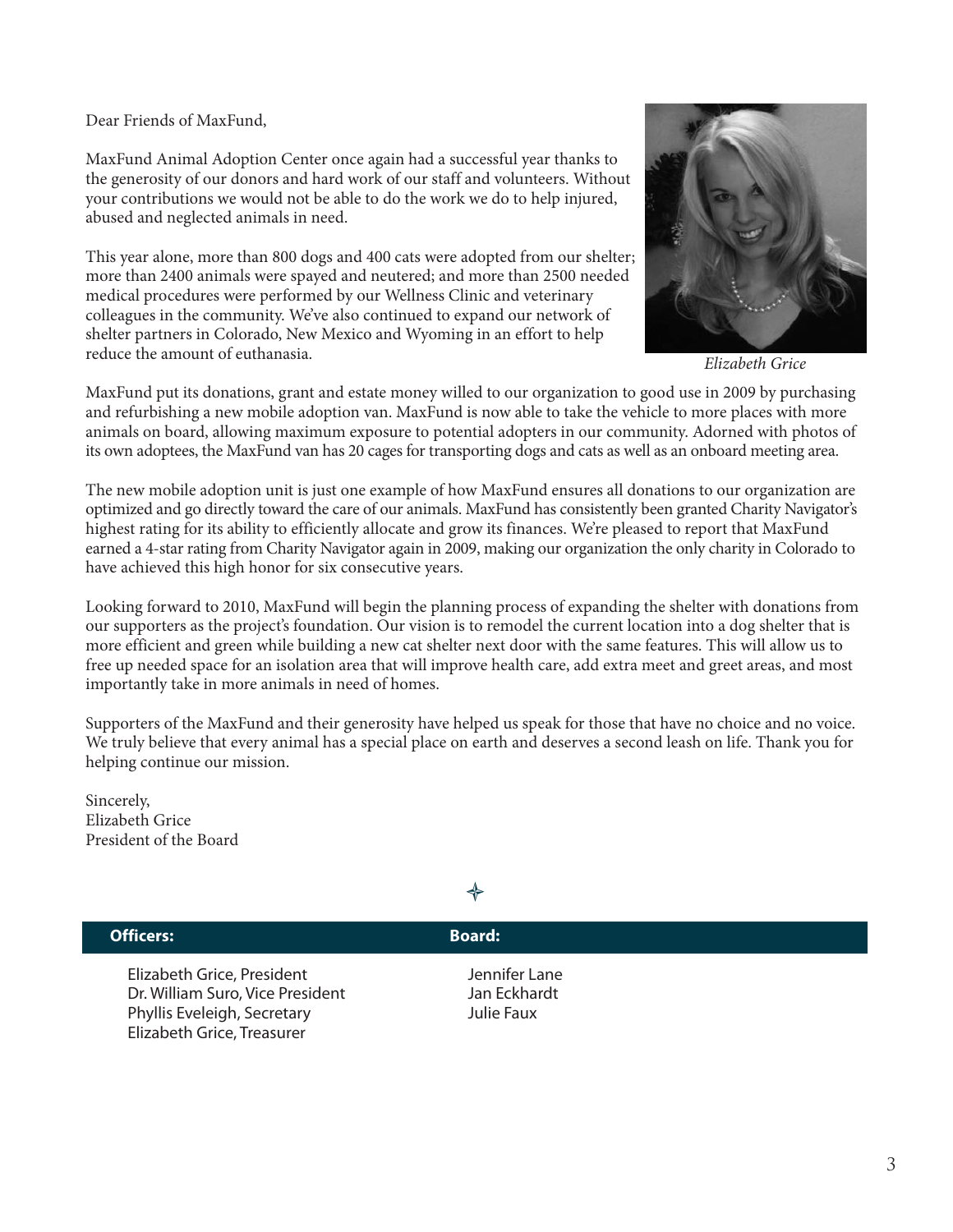#### A B O U T 2 0 0 9

#### *Nanci Suro; Cofounder*



In 2009 the economy was struggling through the recession trying to get back on its feet. MaxFund saw a decline in donations. We made changes necessary to continue our services, and follow our mission. We are very frugal with our funds; we have received our 6<sup>th</sup> consecutive 4 star charity award for good management. We were very blessed by many estates. One of the estates was from Karl Smith, a wonderful supporter of the MaxFund that allowed us to pay off our clinic and buy property to build a new cat shelter which will be started in 2010. Sally Spillane, an animal lover, left us funds to purchase a wonderful adoption van; it allows us to go to many locations with our animals and increases the adoptions and visibility of MaxFund.

MaxFund continues to follow our mission in taking injured animals with no known owners. They receive the best of care. These abused and throwaways are taken to hospitals like VRCC, and VCA Douglas County, and other accredited hospitals. We take our animals to Dr. Todd Hammond for eye issues; we know he is one of the best around. Our animals needing therapy go to CRC, which is owned by Marty Pease and partners, where they receive the best rehabilitation possible. Accepting an animal in our opinion is a great responsibility, they are not a throwaway to be killed; if we accept them they receive the best of care, like you would give your own pet, and then placed into a home. We are a true no-kill shelter.

We are thankful for the grants we received in 2009, our spay/neuter program was supported by The Soule Family Foundation, Newman's Own Foundation, Bates Foundation, and many other Foundations and Corporations. With those funds we are able to go into areas of low income or rural areas and spay/neuter animals that would not otherwise receive care. We also vaccinate and do minor surgery. We are very grateful to have a skilled veterinarian Dr. Beth Watts. She has been heading up this program for almost 7 years. We travel throughout Colorado with our mobile unit to perform these services. They are either no cost or low cost, the grants provide the funds needed.

Our volunteers again clocked in close to 25,000 hours in covering events, shelter work, office,etc. basically anything we needed. With over 500 we have the extra manpower to keep us going strong as we face 2010.

Our supporters are faithful and we will always do our best for the animals with your support. We know we cannot do this without your help.

Thank you for caring; the animals need us. *Please note: The pictures of the animals on the MaxFund van were throwaways saved by MaxFund...a second leash on life.*

| Revenue:                            | Expenses:                             |
|-------------------------------------|---------------------------------------|
| Contributions: \$438,244.00         | Program<br>\$1,494,158.00<br>Service: |
| Government<br>\$0.00<br>Grants:     | Admin Mgmt \$188,495.00<br>General:   |
| Program Service \$0.00<br>Revenue:  | Fundraising:<br>\$29,936.00           |
| \$7,276.00<br>Investments:          | Payments to<br>\$0.00<br>Affiliates:  |
| Special<br>\$83,491.00<br>Events:   | Other expenses: \$0.00                |
| Sales:<br>\$0.00                    |                                       |
| \$3,209,544.00<br>Other:            |                                       |
| Total<br>\$3,738,555.00<br>Revenue: | Total<br>Expenses: \$1,712,589.00     |



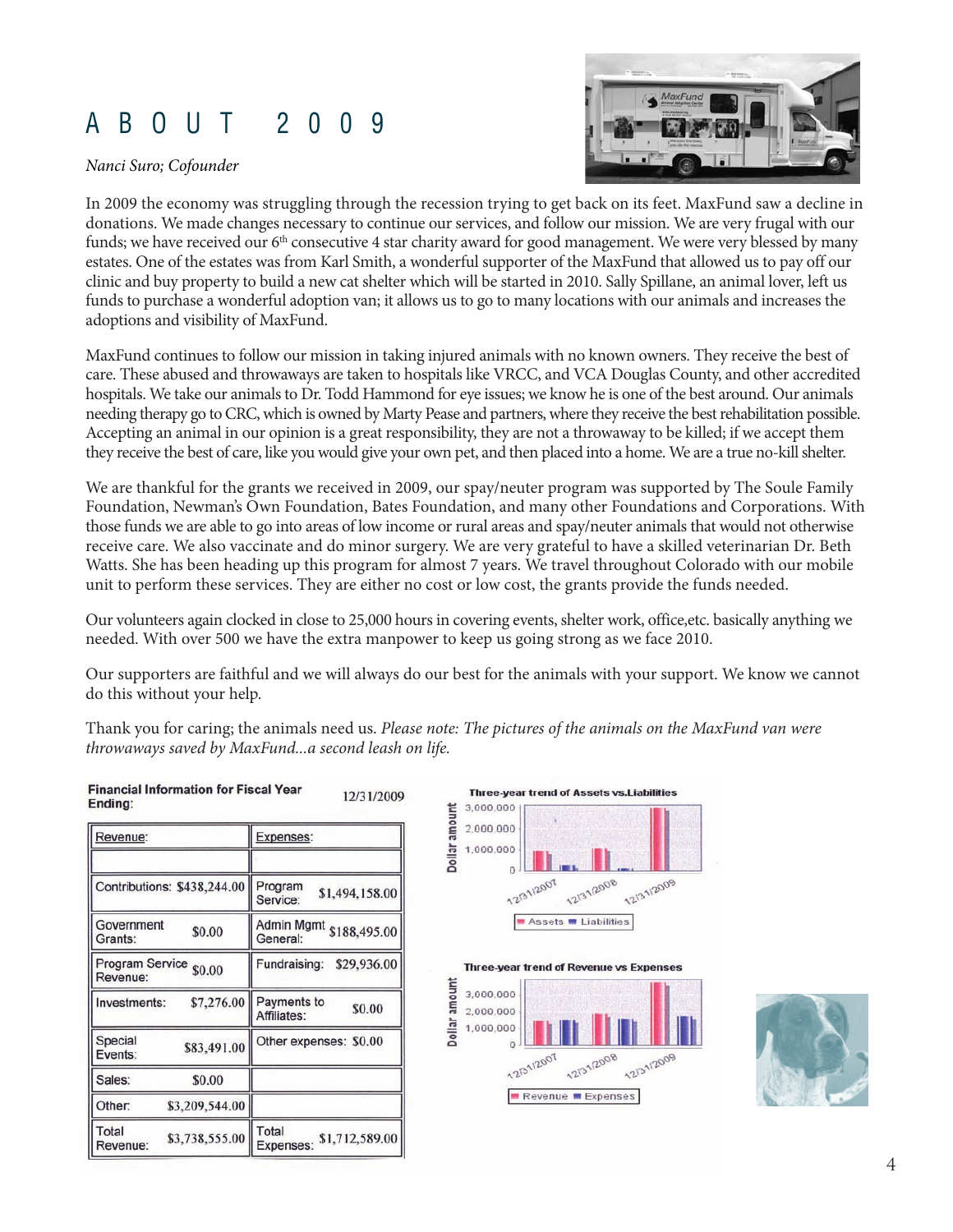### T H E P E R F E C T C A T

#### *by Kim Murdock*

I've been volunteering with the MaxFund cats for four years. In that time, I have seen countless people come<br>MaxFund looking for the "perfect cat" —a lap cat or a social cat or a young cat. Rarely has someone come in<br>looki 've been volunteering with the MaxFund cats for four years. In that time, I have seen countless people come to looking for the cats who aren't thriving at the MaxFund. Rarely has someone specifically asked for the scared, unsocialized or aggressive cats. But what I have learned is that some of the most perfect cats seemed unadoptable at MaxFund.

Let me tell you my specific experiences. When I was a new volunteer at MaxFund, there was a cat named Romeo. Despite his name, he could be a terror. He had to be caged, because he would stalk the other cats and was very angry when they came near him. He also had sharp daggers and would get them stuck in clothes, and then he'd bite and claw people. We always risked bodily harm when we interacted with him.

We assumed Romeo would never get adopted, so we brought him home. At our house, he was an angel. He was loving, gentle and the perfect cat. We had an older dog at the time, and Romeo was very gentle and great with her. Although he



hated the other cats at MaxFund, he has done well with the other cats at our house, and we consider him the mentor for all the foster cats we have brought home. I truly couldn't ask for a more perfect cat.

I also adopted Shorty. Shorty spent four years in the feral cat room. He seemed scared of people and seemed unadoptable. But nothing could be further from the truth. He is one of the best behaved cats I have ever met. He loves laps and petting. I call him "my little puppy," because he comes when I call him. He is gentle and loving and an amazing boy.

When I look at Shorty, sometimes I think my heart will explode because I have so much love for him. He truly is the perfect cat. Yet for four years, he sat in the feral room because no one saw his perfection.

I also have Rita at my house. Rita lived at MaxFund for many years. At MaxFund, she seemed apathetic and quiet. You could pet her, but only if she didn't know you were about to put your hands on her. She spent most of her time sleeping, and she made no attempt to interact with people. She just seemed like a shy cat who didn't care.

At our house, Rita is a totally different cat. She runs all over the house and plays with everything —pens, toys, string, paper and lint. I never once saw her play at the MaxFund, and I wouldn't have thought of her as playful. But here she is a bundle of joy and playfulness. She also is very affectionate. As soon as we sit on the couch, she joins us for petting and lap time. While she was anti-social at MaxFund, she is quite social here. She even enjoys sleeping in the bed. She makes us laugh, and she is the perfect cat.

Through my own experiences, I have learned that the personality of the cats at the MaxFund may not be their true personality. I have fostered or adopted many cats, and not one of them acted the same at home as they did at the MaxFund. Yet sadly, we have cats who have been at the MaxFund for years, because they act anti-social, aggressive, angry or apathetic. I know that in a home, these cats will be different. I just hope that people are willing to give them a chance.

So the next time you're looking for the "perfect cat," please consider a cat who may seem scared, shy or angry. Please...give them a chance! They just may be the best cat you've ever had. to all of the staff and volunteers for the wonderful work you do caring for these beautiful souls like Maggie.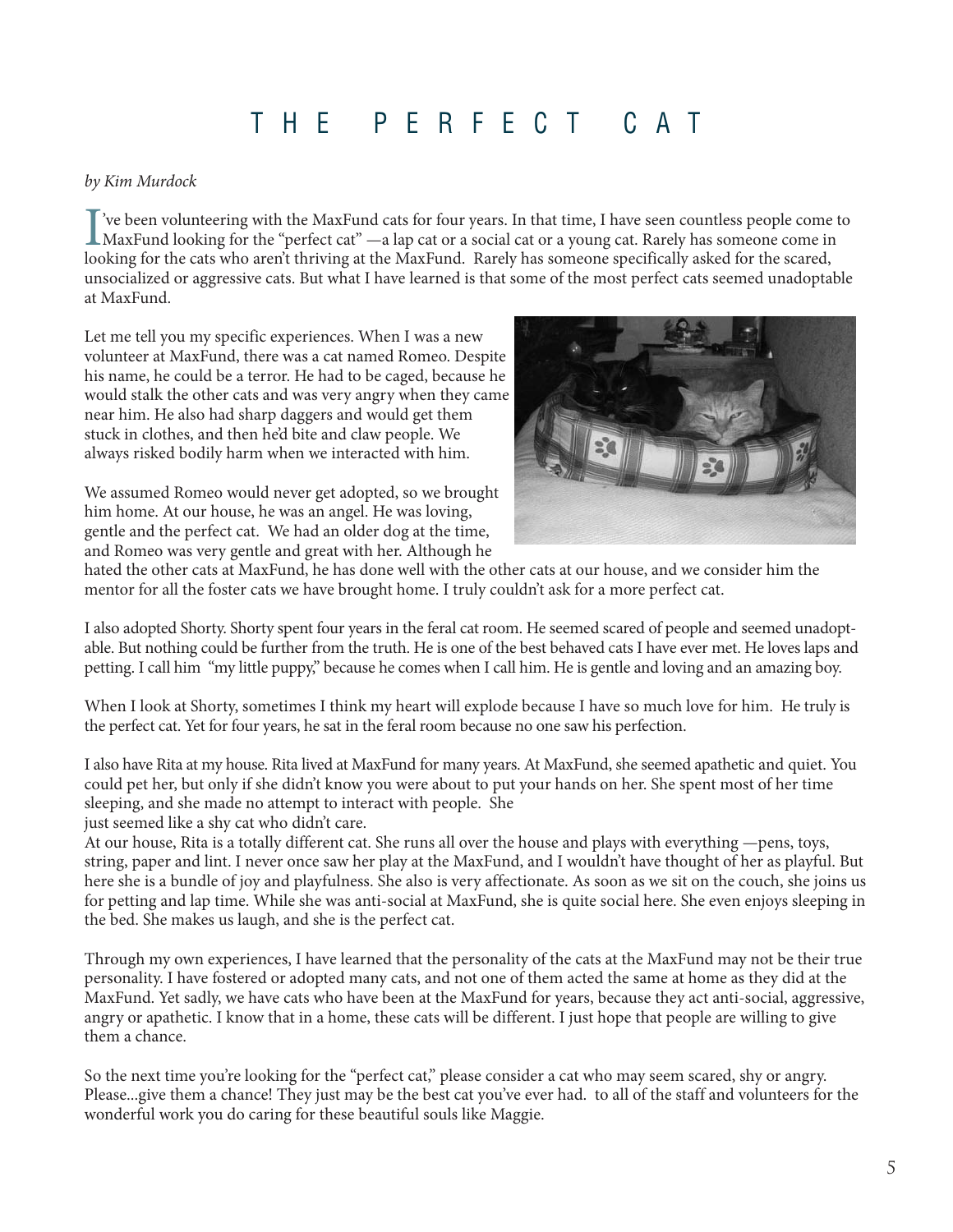## H I I ' M J A M E S C O M E S E E A B O U T M E !



I am a true MaxFund success story - I arrived at the shelter as a blind stray from a state away! I had a disease the kept me from seeing but once MaxFund spent some time with me and learned this to be the case, they got me am a true MaxFund success story - I arrived at the shelter as a blind stray from a state away! I had a disease that on treatment and I can now see great! The vets have helped me see all the lovely staff members and volunteers who have been talking to me and comforting me since I arrived.

Until I get to know you, I may not be quite sure about you - remember I came from the streets and learned you can't trust everybody, especially when you can't see them! Once you take the time and get to know me, I'll be your best friend for sure! Don't be alarmed if I bark a bit at first, it's just because that's how I protect myself from the unknown. Once I know you, I'll rub up against you until you pet me, and you'll know by looking in my eyes that we connect.

I have been medically cleared to go into foster or adoption. If you decide to foster me, all my medical expenses (should they arise) will be covered by MaxFund and you can decide if you'd like to adopt me forever! If you decide to adopt me, you'll get great lovable me as your friend for life! If you are interested in fostering me, please contact Donna at fosters@maxfundvolunteers.org.

*P.S. I may do best as the only dog in the house. While I get along with many of the great dogs at the shelter, because I was on the streets for a while I tend to be protective of my food from other dogs. No cats please! They are too tempting of a snack for a dog like me! I'm not sure what to think of guys in hats either! Those things look like big mouths or something, scary!*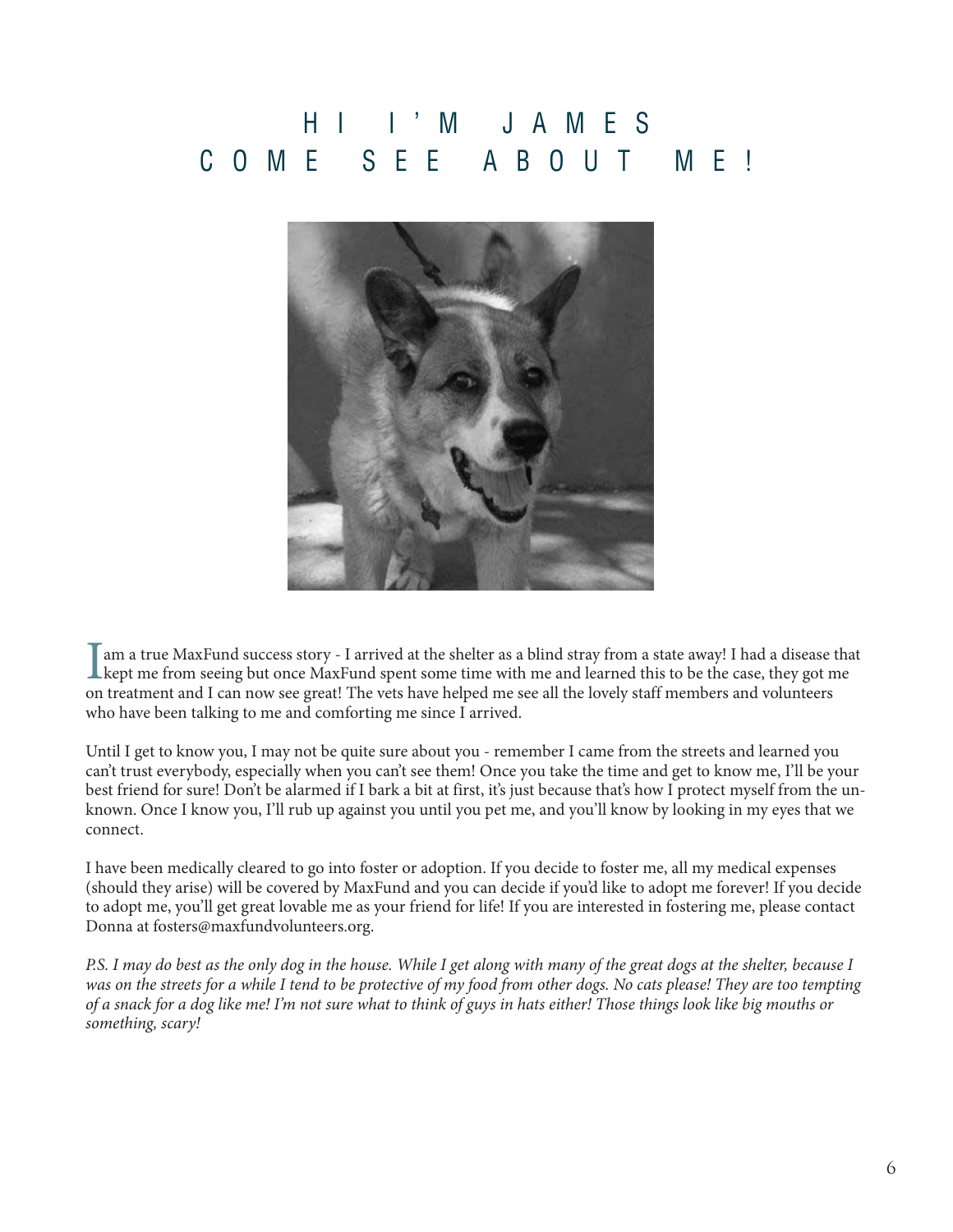### M A X F U N D D O G S T A R S IN HIS OWN WEBSIT

*By Mary Horgan, (his owner) Denver, CO*

The first time Matt saw Tour at the MaxFund, he didn't realize he had discovered a star—but he knew he had found a great dog.

"I wanted a dog that would be happy in our condo," Matt said. "I was looking for an older dog, and one that wouldn't make much noise. When I walked into the dog room at the MaxFund, Tour looked up at me. He had a

beautiful brindle coat and he was the only dog not barking."

Matt found out a little more about Tour's history. Tour had been adopted as a puppy by a music-fan who travelled the country, attending concerts. Tour spent his early years on tour. A few years later, Tour's owner ran into trouble and dropped Tour off at a no-kill shelter in the mid-West. Tour made his way to the MaxFund, where he lived for a few months before Matt

fell in love with him.



The next day, Matt took his wife, Mary, to the shelter to meet Tour. He was, as promised, quiet and very, very sweet. He came home with Matt and Mary that weekend.

"From the start, Tour was a wonderful dog. He is very affectionate to people and is content to spend hours curled up on the bed. However, if there is any indication Matt or Mary may be headed outside, Tour leaps up and rushes to the door. He wags his tail enthusiastically, as if saying, "I'm totally ready for a walk. Let's go!"

Matt and Mary find this habit adorable. In fact, like most dog owners, Matt and Mary find everything about their adopted buddy adorable. So much so that when Mary read a book on blogging that recommended, "Blog on a topic on which you are passionate," she realized one subject on which she was very passionate had his furry head resting on her leg.

In January 2009, Matt and Mary combined Tour's love of walks and their love of Tour and started a photoblog,www.mydogindenverdaily.com. Tour was given the web-friendly stage name, BlogDog. Now, every weekend and many weekdays, Matt, Mary and "BlogDog" hit the streets , taking pictures of the former MaxFund pup in different locations in Denver. Every day, Mary posts a new photo of BlogDog in the Mile High City.

The first visitors of the blog were people who knew Matt and Mary and were charmed by BlogDog. But, as http://mydogindenverdaily.com readers started to spread the word, more folks began to make the blog part of their daily web stroll. Readers from as far away as Russia, South America and Korea have stumbled onto the blog and checked out BlogDog!

Despite starring in his own blog, Tour hasn't let his fame go to his head. In fact, it's like he hardly knows he has his own website. His greatest pleasures are still to go on walks and lay in the sun. And he still doesn't bark much.